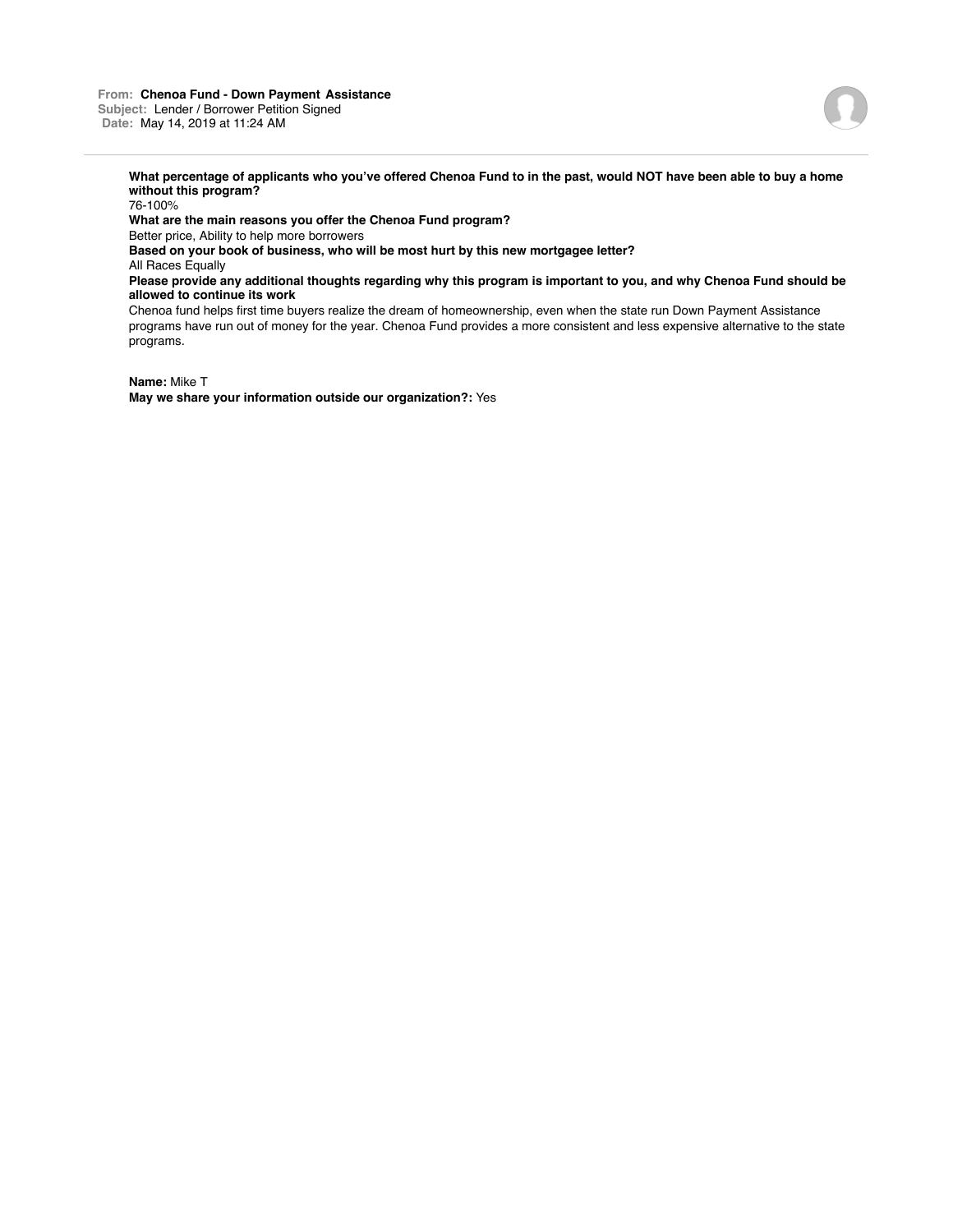**May we share your information outside our organization?:** Yes

**What percentage of applicants who you've offered Chenoa Fund to in the past, would NOT have been able to buy a home without this program?**

76-100%

**What are the main reasons you offer the Chenoa Fund program?**

Ability to help more borrowers

**Based on your book of business, who will be most hurt by this new mortgagee letter?**

All Races Equally

**Please provide any additional thoughts regarding why this program is important to you, and why Chenoa Fund should be allowed to continue its work**

This program has helped more deserving families qualify for buying a home. This program has a real need in the market place and I hope to continue to use it.

--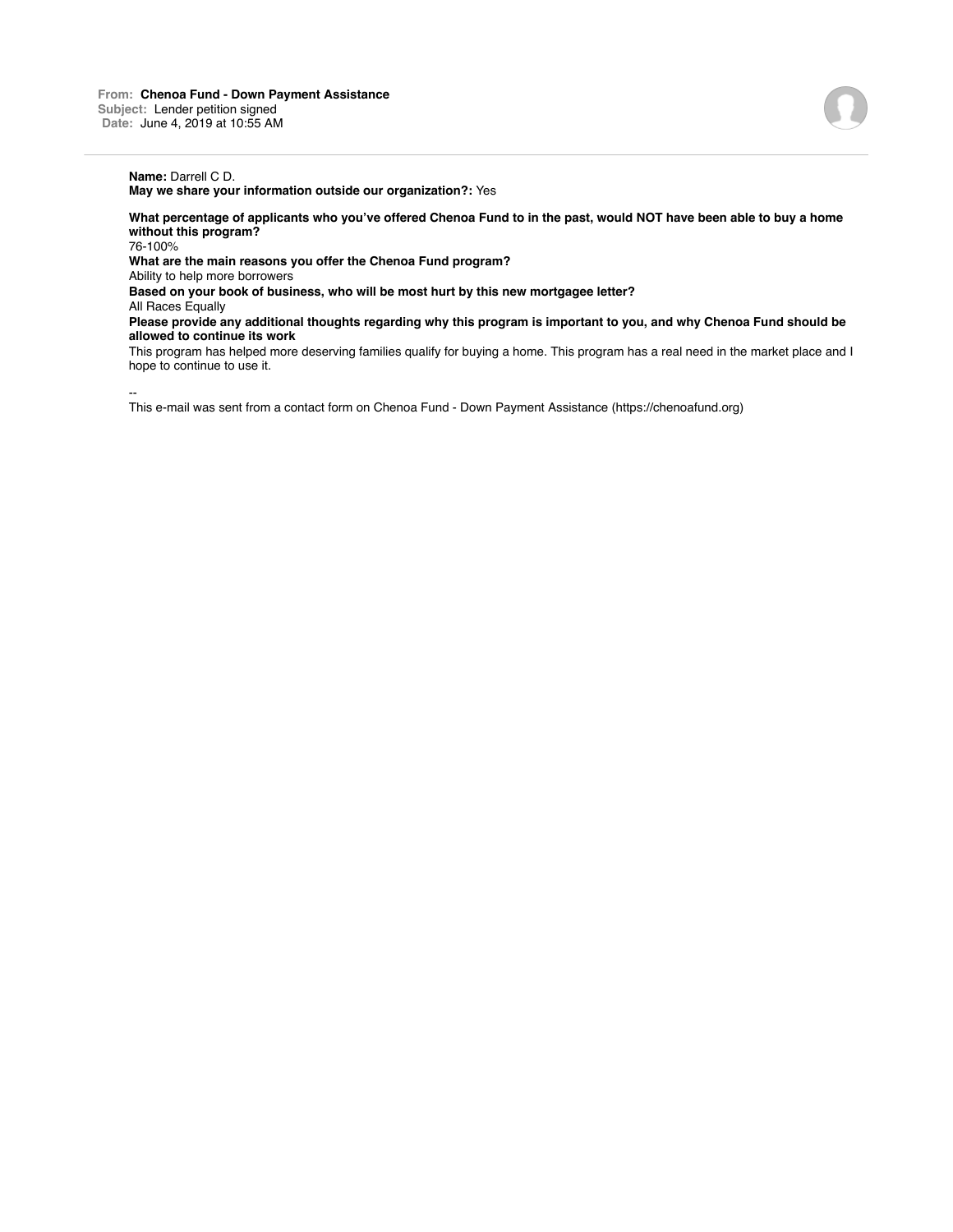**May we share your information outside our organization?:** Yes

**What percentage of applicants who you've offered Chenoa Fund to in the past, would NOT have been able to buy a home without this program?**

76-100%

**What are the main reasons you offer the Chenoa Fund program?**

Ability to help more borrowers, Unique program features

**Based on your book of business, who will be most hurt by this new mortgagee letter?**

**Minorities** 

**Please provide any additional thoughts regarding why this program is important to you, and why Chenoa Fund should be allowed to continue its work**

--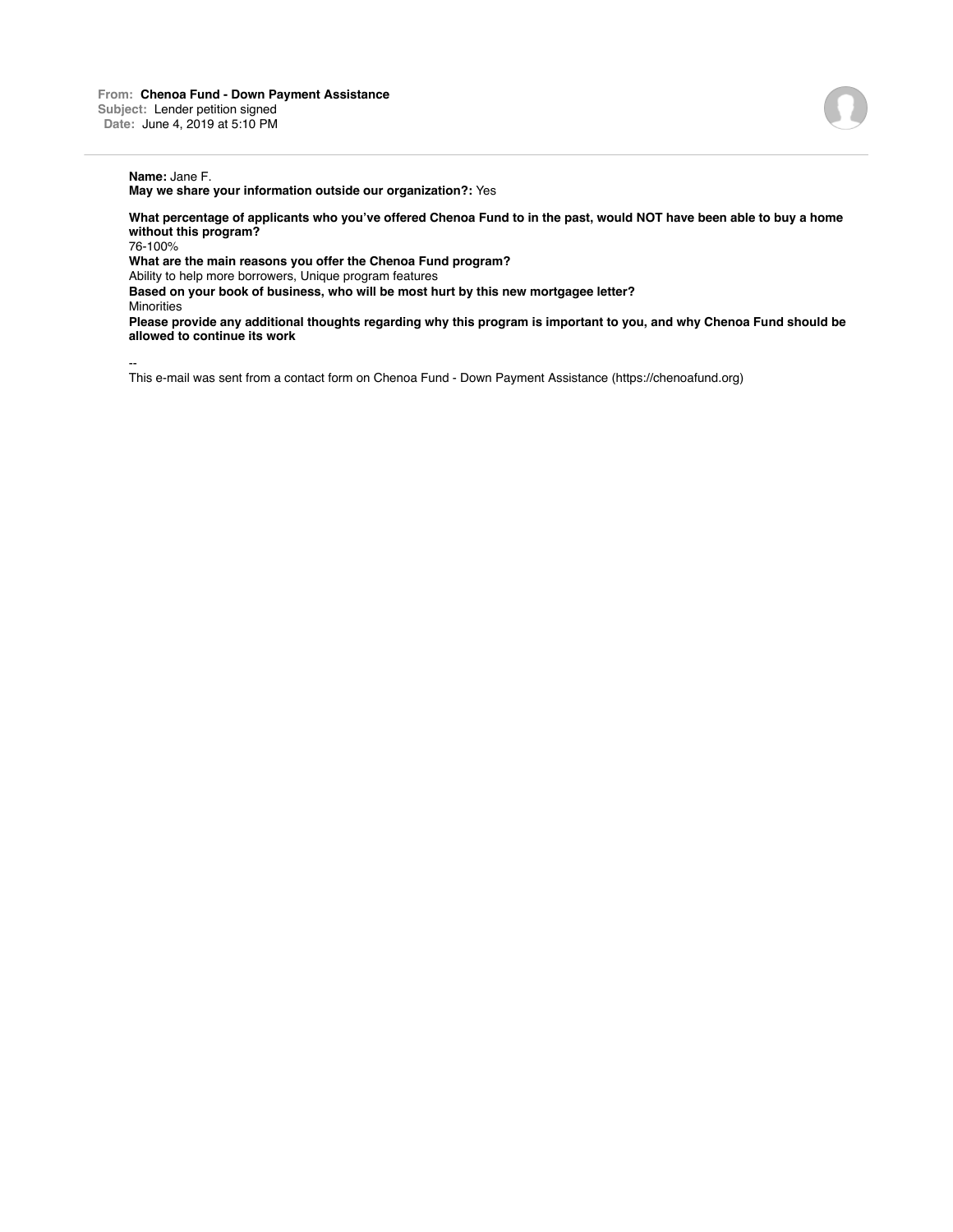## **Name:** Jennifer D C.

**May we share your information outside our organization?:** Yes

**What percentage of applicants who you've offered Chenoa Fund to in the past, would NOT have been able to buy a home without this program?**

26-50%

**What are the main reasons you offer the Chenoa Fund program?**

Ease of use, Ability to help more borrowers

**Based on your book of business, who will be most hurt by this new mortgagee letter?**

All Races Equally

**Please provide any additional thoughts regarding why this program is important to you, and why Chenoa Fund should be allowed to continue its work**

--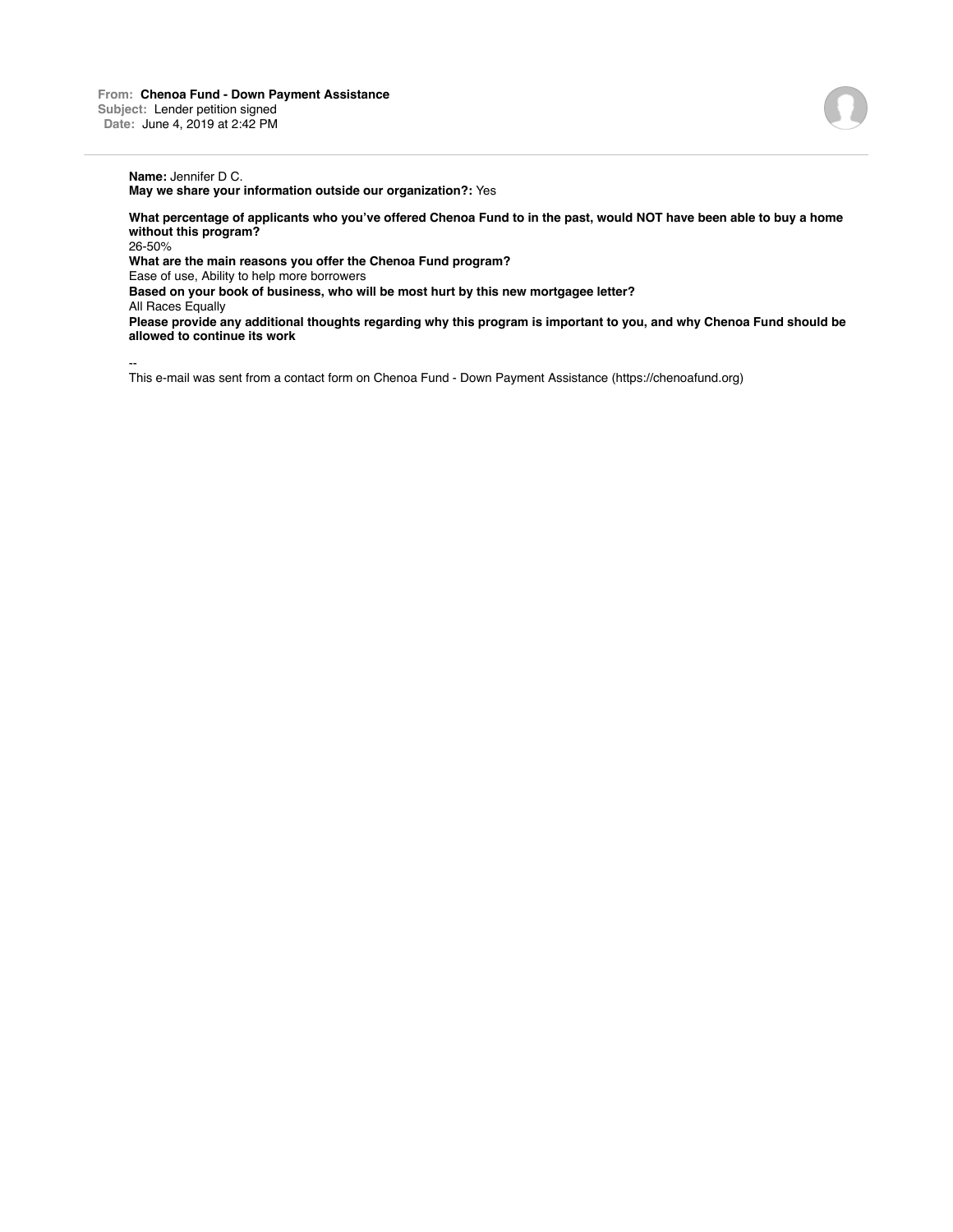**From: Chenoa Fund - Down Payment Assistance Subject:** Lender petition signed **Date:** May 15, 2019 at 5:53 PM



**What percentage of applicants who you've offered Chenoa Fund to in the past, would NOT have been able to buy a home without this program?**

26-50% **What are the main reasons you offer the Chenoa Fund program?** Ability to help more borrowers **Based on your book of business, who will be most hurt by this new mortgagee letter?** All Races Equally **Please provide any additional thoughts regarding why this program is important to you, and why Chenoa Fund should be allowed to continue its work**

**Name:** Jennifer C **May we share your information outside our organization?:** Yes